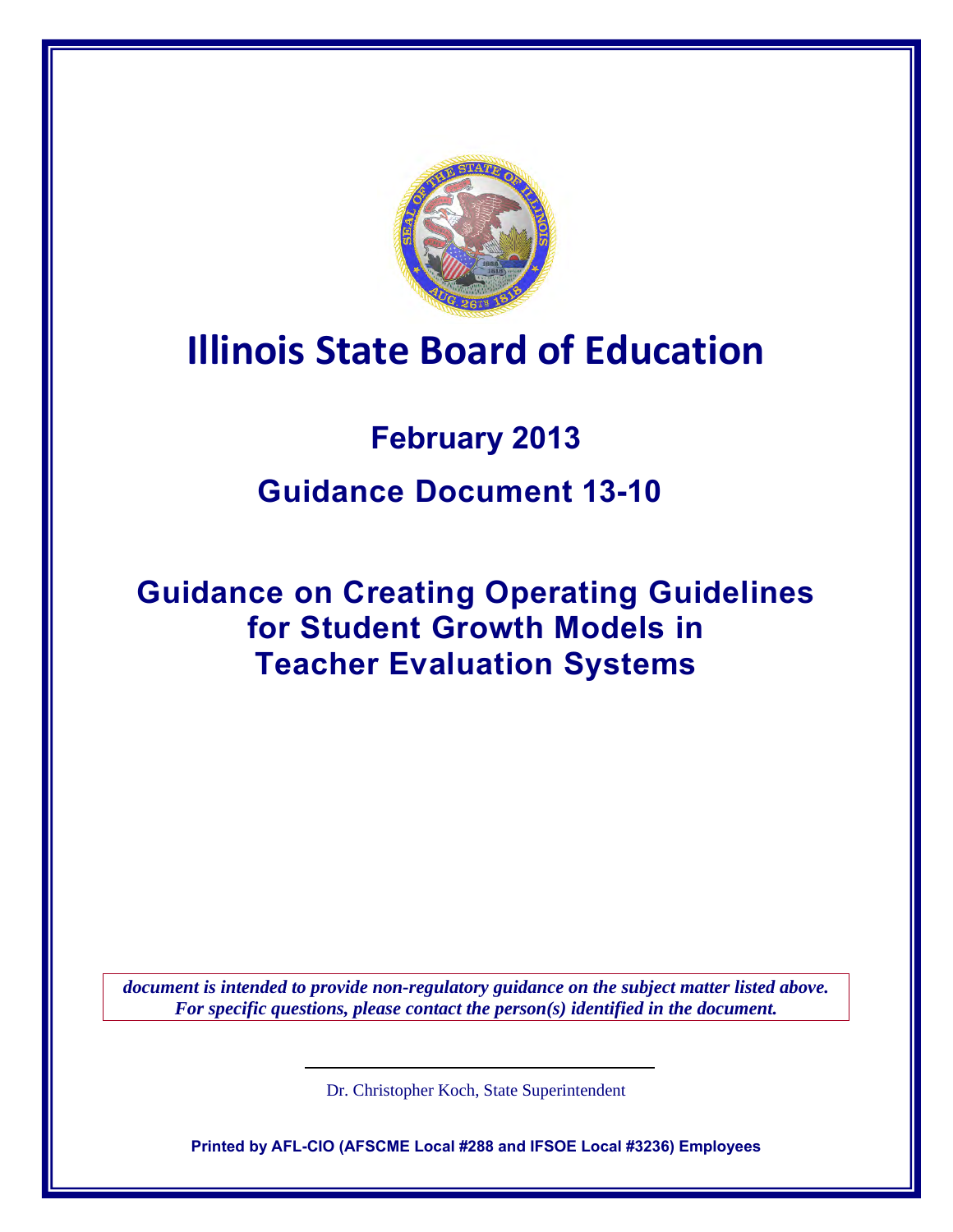

# **Guidance on Creating Operating Guidelines for Student Growth Models in Teacher Evaluation Systems**

### **Subject**

Recommendations for implementing student growth models for teacher performance evaluations based on a set of basic guidelines for a growth model

## **Type of Guidance**

This guidance document supports districts in understanding how to create operating guidelines for student growth models and providing a foundation for making decisions about the district's evaluation system.

### **Explanation**

The Performance Evaluation Reform Act (PERA) states:

By no later than September 1, 2012, each school district shall establish a teacher evaluation plan…. The plan shall include a description of each teacher's duties and responsibilities and of the standards to which that teacher is expected to conform, and shall include at least the following components:… (c) by no later than the applicable implementation date, consideration of student growth as a significant factor in the rating of the teacher's performance. (PERA Sec. 24A-5)

The Illinois Administrative Code states:

The Joint Committee shall consider how certain student characteristics (e.g., special education placement, English language learners, low-income populations) shall be used for each measurement model chosen to ensure that they *best measure the impact that a teacher, school and school district have on students' academic achievement*." (23 Ill. Adm. Code 50.110[c])

The Illinois State Board of Education (ISBE) *[Non-Regulatory Guidance](http://www.isbe.net/PERA/pdf/pera_guidance.pdf)* states:

The student growth component of a teacher's evaluation may or may not "cover all students that the teacher instructs during his or her evaluation cycle.… School districts should strive to incorporate as many students that the teacher instructs as possible when incorporating data and indicators of student growth into a teacher's evaluation. (A-34, p. 26)

PERA, the Administrative Code, and the *Non-Regulatory Guidance* specify that:

• Student growth should contribute significantly to teacher evaluations.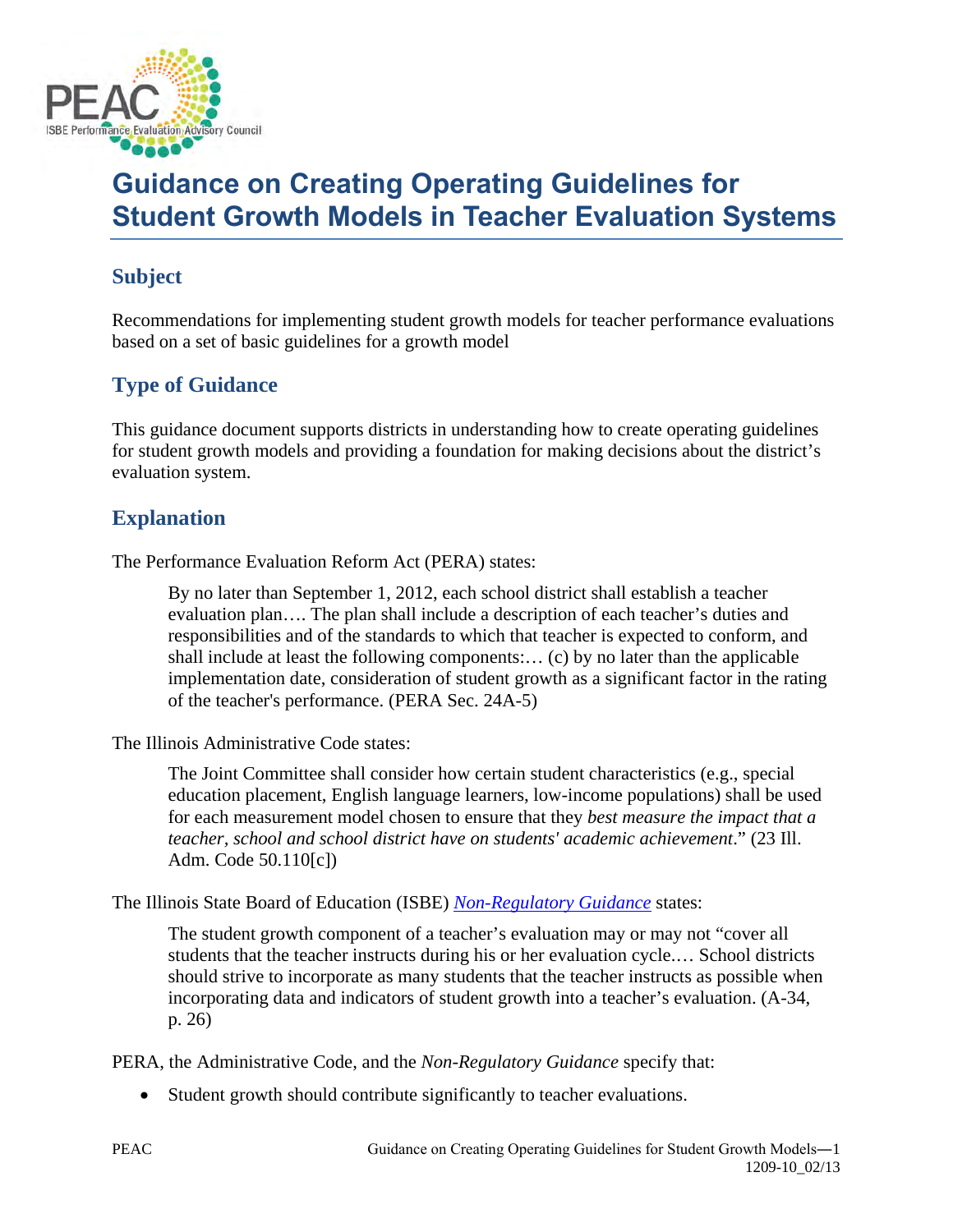- The characteristics of students that may affect the teacher's impact on their growth should be taken into account.
- Teachers should be evaluated based on their impact on as many students as possible.

#### **Assessments That Measure Student Growth**

Notably, measuring student growth differs somewhat from traditional ways to measure student performance or attainment. Further, for a teacher to be evaluated fairly, the appropriate students must be identified so their growth will contribute to the teacher's evaluation. In addition, student growth scores should contribute to teachers' evaluation scores in a way that reflects the impact of each teacher on each student's learning growth.

Consequently, a Joint Committee will need to do the following: (1) identify existing or new assessments that allow for the measurement of *student growth* in all subjects and grades where the state is not yet prescribing an assessment, (2) leverage existing data and data collection systems to correctly link students to teachers, and (3) design schemes that describe the extent to which each a teacher contributes to the learning growth of each student in each subject.

In addition, assessments are categorized into three types: Type I, Type II, and Type III (see Table 1). Each teacher will need to be covered by a Type I or Type II assessment as well as a Type III assessment. The state will provide guidance separately on the implementation of Type I, Type II, and Type III assessments.

| <b>Assessment Type</b> | <b>Description</b>                                                                                                                                                                                                                                                                                       |
|------------------------|----------------------------------------------------------------------------------------------------------------------------------------------------------------------------------------------------------------------------------------------------------------------------------------------------------|
| Type I                 | An assessment that measures a certain group of students in the same manner<br>with the same potential assessment items, is scored by a non-district entity, and<br>is widely administered beyond Illinois (Examples: Northwest Evaluation<br>Association (NWEA) MAP tests, Scantron Performance Series)  |
| Type II                | An assessment developed or adopted and approved by the school district and<br>used on a district-wide basis that is given by all teachers in a given grade or<br>subject area (Examples: collaboratively developed common assessments,<br>curriculum tests, assessments designed by textbook publishers) |
| Type III               | An assessment that is rigorous, that is aligned with the course curriculum, and<br>that the evaluator and teacher determine measures student learning (Examples:<br>teacher-created assessments, assessments of student performance)                                                                     |

**Table [1](#page-2-0). Illinois Assessment Types**<sup>1</sup>

This guidance document focuses on the decisions that are needed to be made *before* beginning to use Type I or Type II assessments to measure student growth. These decisions, or operating guidelines, are the basic questions that a Joint Committee should discuss with regard to measuring student growth and attributing it to teachers using Type I or Type II assessments. Though there are many more nuances to the following topics, the following guidance is intended to provide a foundation for the conversation.

<span id="page-2-0"></span> $\overline{\phantom{a}}$ <sup>1</sup> From the **Transforming Educator Evaluations in Illinois PPT**.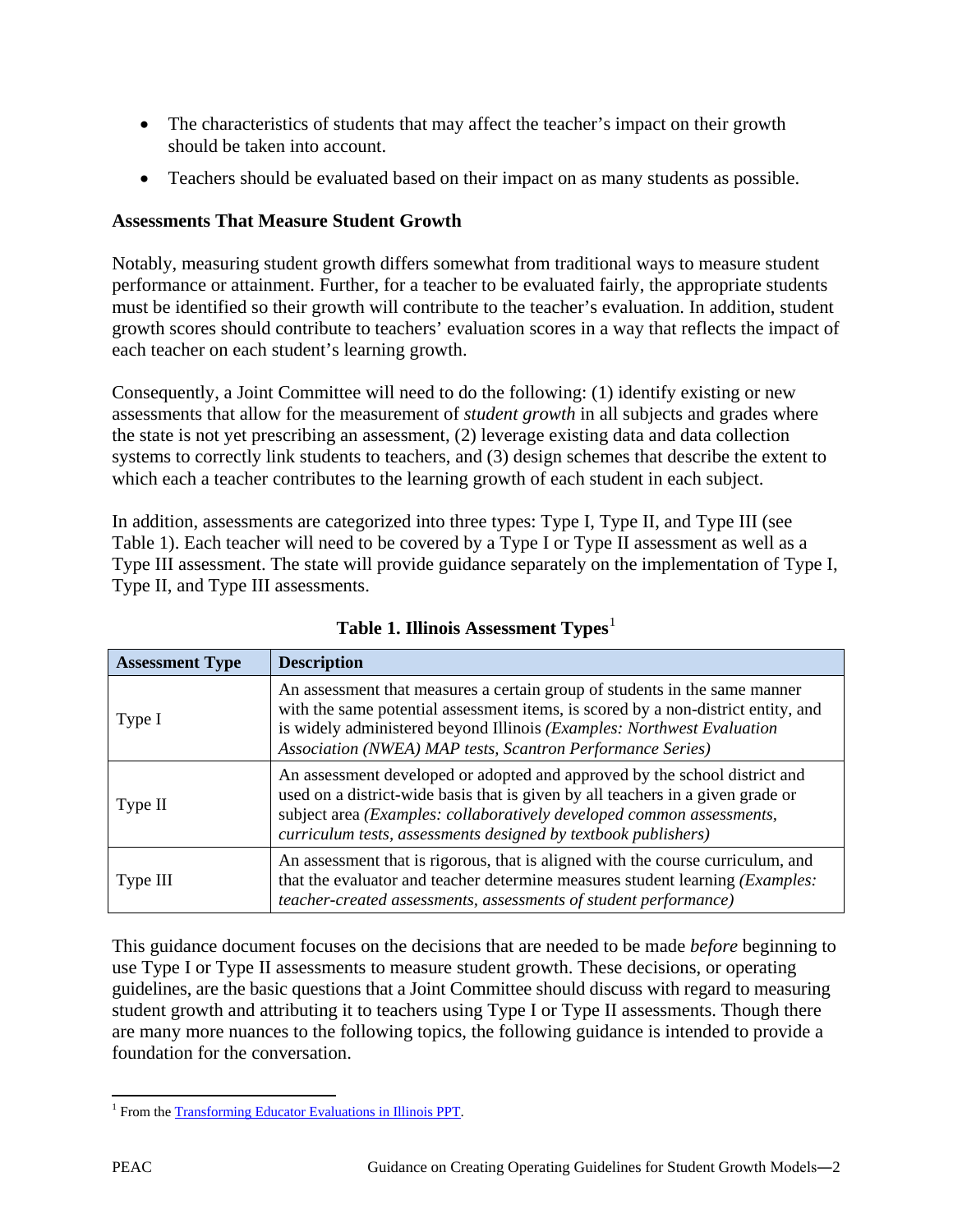## **Decisions, Recommended Guidance, and Examples**

#### **Decision 1: Determine which students are counted for a teacher's growth measure.**

A district can increase the reliability of a teacher's evaluation scores by including the growth of as many students as possible in the score while ensuring that the teacher had a real opportunity to contribute to the growth of these students.

The district should include students who have both a pretest and a posttest score. Start from teachers' rosters and recall that a pretest and a posttest are required to measure growth to determine whether the scores of some students cannot be used. The pretest can be from the end of the previous year during the previous grade, or from the beginning of the school year or course, depending on the assessment.

Any reason to exclude students other than missing test scores should be clearly documented and justified. In particular, it should be clear why the exclusion increases the fairness of the system for students and teachers.

#### **Decision 2: Determine how long a student needs to be enrolled in or attending a teacher's class for the teacher to contribute to his or her growth.**

A student must have a pretest in order to contribute to his or her growth. The latest date a pretest may be given depends on the type of assessment; but, generally, the pretest must be given close to the beginning of the school year or course.

The time a teacher spends teaching a student may depend on the portion of the school year the teacher and student spend together. Often a student and teacher will be assigned to each other for a school year or a semester. Student absences also may affect the portion of the school year that the teacher and student actually spend together. These situations can be taken into account by assigning one of the three levels of interaction—primary, shared, or limited—based on the portion of the school days between the pretest and posttest that the teacher had responsibility for the present student(s). For example, a district will pick values for *x* percent and *y* percent, depending on their attendance patterns:

- More than *y* percent of days  $\rightarrow$  primary
- Between *x* percent and *y* percent of days  $\rightarrow$  shared
- Less than *x* percent of days  $\rightarrow$  limited

#### *Guiding Questions for Picking* **x** *and* **y***:*

- 1. What is the minimum portion of a school year or course that is necessary for a teacher to contribute to the learning of a student? What is the minimum portion of a school year or course that is necessary for a teacher to contribute *significantly* to the learning of a student?
- 2. What are the attendance patterns in the district? What is the average attendance? What is the minimum and the maximum attendance? How does this attendance differ across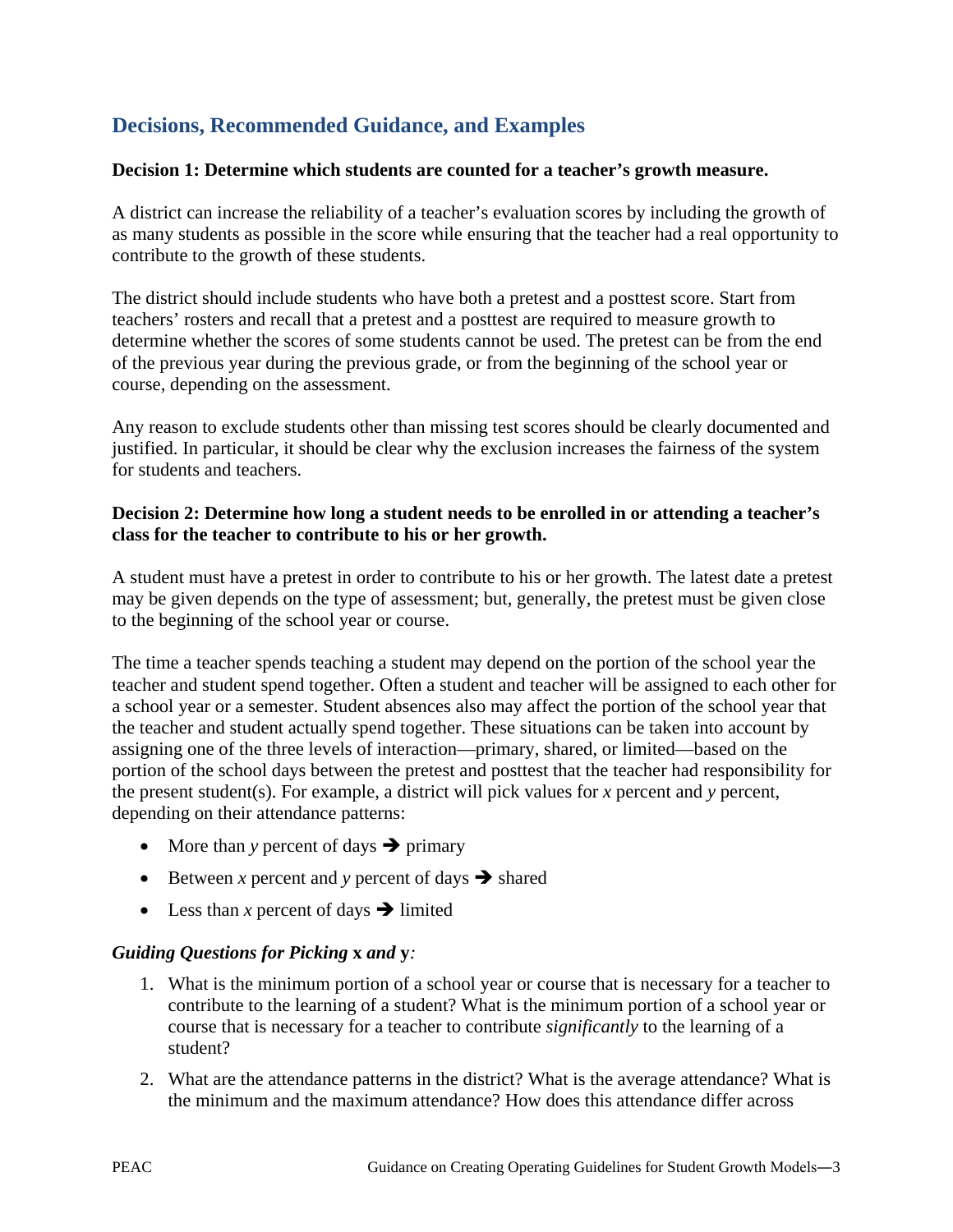elementary, middle, and high school levels? Does it vary in other significant ways? For example, a district where average attendance is 50 percent likely will pick different *x* and *y* than a district in which average attendance is 90 percent.

In order to account for these different categories, the district can assign weights to each link based on the length of time that a teacher teaches a student. For example:

- Primary level of interaction  $=$  Highest weight
- Shared level of interaction  $=$  Weight between 0 and 1
- Limited level of interaction = Lowest weight

#### *Guiding Questions for Picking Weights:*

- 1. What weights would accurately and fairly capture a wide range of teaching situations in the district?
- 2. Will growth calculations capture complex weighting schemes and affect growth results? (e.g., multiple weights for multiple subcategories of shared).
- 3. If a weight of zero is assigned to the limited responsibility category, what is the risk that teachers will pay less attention to some students?
- 4. Considering common coteaching situations in the district, what are those situations in which teachers equally share responsibility and those in which one teacher contributes much more than another? When two (or more) teachers contribute equally, when do they contribute equally *and* significantly?

For more information on this weighting scheme, see Decision 4 ("Determine how shared teacher responsibility for students, later teacher assignment, teacher absence, and/or teacher transfer are accounted for in student growth measures") on page 5.

#### **Decision 3: Determine the portion of a teacher's students to be included in the growth measure.**

A district can increase the reliability of a teacher's evaluation scores by including the growth of as many students as possible in the score while ensuring that the teacher had a real opportunity to contribute to the growth of these students. In particular, this approach involves including all the students whom a teacher teaches; these students may be across different classrooms, grades, and content areas. When a teacher's evaluation score is calculated based on the scores of too few students, the teacher's score is less reliable. For example, the teacher's score could drop significantly if one student performs poorly on a test because he or she is not feeling well on test day and there are only eight students in the classroom.

Because all teachers must have student growth included in their teacher evaluation, regardless of the number of students they have, the district and union can consider using more than one year's worth of growth data for a teacher when that teacher has a low number of students.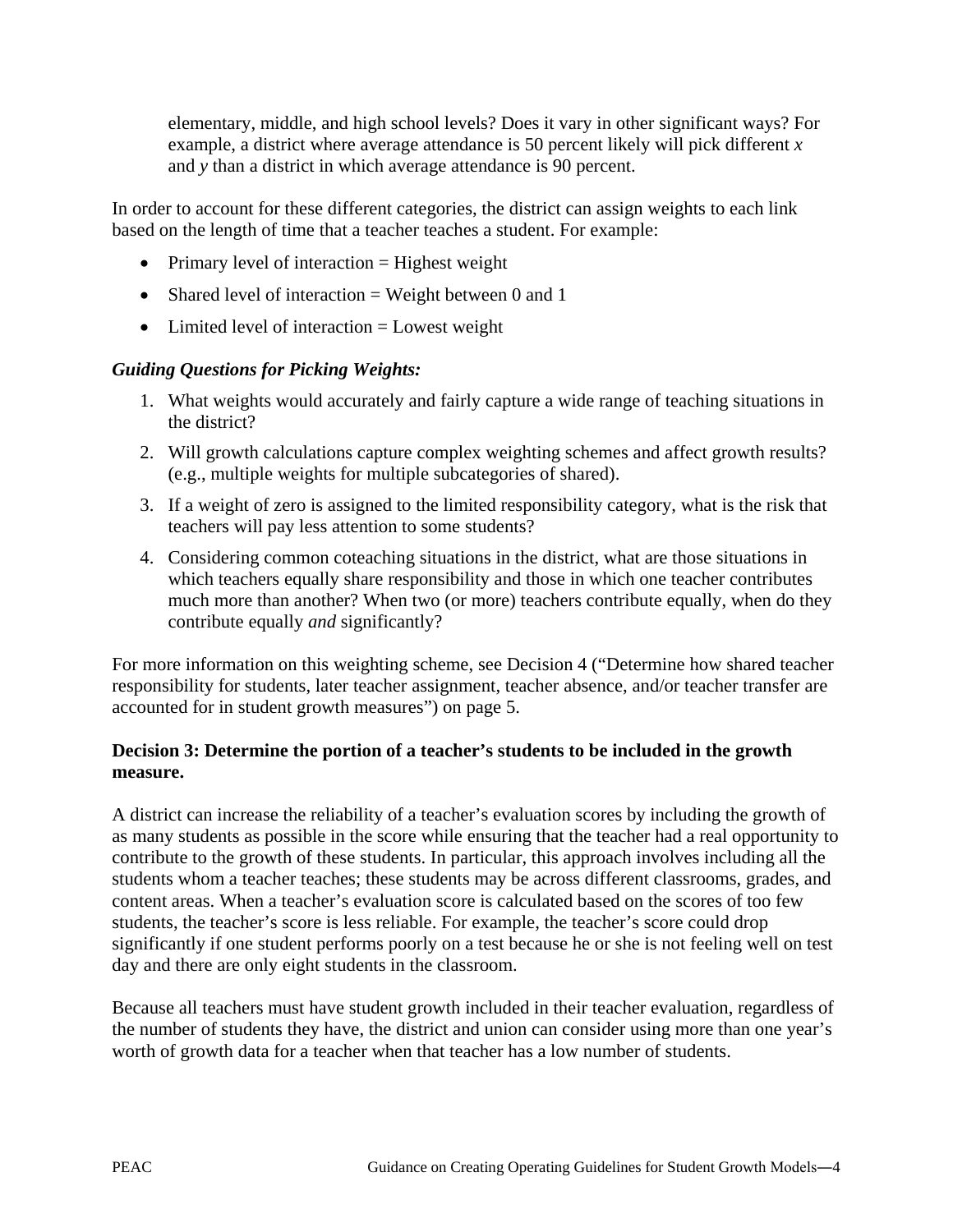#### *Guiding Questions for Picking a Minimum Number of Students:*

- 1. How many students does it take for an average score to reflect a teacher's contribution to their learning?
- 2. How many students does it take so that the average score is not overly changed by an unusually low or high performance by one or a very small number of students?
- 3. Is there a certain threshold (such as a minimum of 10 students), under which the student growth of a teacher would be calculated using more than one year of data?

In Illinois, not calculating or not reporting a student growth-based score for a teacher with too few students, and increasing the weight of other measures into their overall evaluation score instead, is not an option. In addition, all students whose data are included in a teacher's score must be assigned to that teacher. The district and union can consider assigning a score based on a larger group of students to those teachers. For example, starting in the second year of implementation, scores could be based on the growth of students taught during the course of more than one year, thus increasing the sample size and the reliability of results.

#### **Decision 4: Determine how shared teacher responsibility for students, later teacher assignment, teacher absence, and/or teacher transfer are accounted for in student growth measures.**

Different teachers may spend more or less time with different students in their classroom(s), depending on scheduling and teaching arrangements. Likewise, the time that a teacher spends teaching a student depends not only on the teaching or coteaching situation but on the portion of the school year that the teacher and student spend together. Often, a student and teacher will be assigned to each other for a school year or a semester; yet the teacher may be assigned to a different classroom later in the semester or school year or the teacher can be absent sometimes for significant lengths of time.

A district and union can ensure that teachers' evaluation scores reflect the different contributions of different teachers to different students' learning growth by assigning one of the three levels of responsibility—primary, shared, or limited—based on the level of interaction between the student and educator in the subject area being measured or the portion of the school days between the pretest and posttest in which the teacher had responsibility for the students. These mirror the levels of interaction described in Decision 2 ("Determine how long a student needs to be enrolled in or attending a teacher's class for the teacher to contribute to his or her growth").

#### *Interaction Between Student and Educator:*

- **Primary responsibility** indicates that the teacher is principally responsible for that student's learning in the content or standards being assessed.
- **Shared responsibility** indicates that the teacher is partially but not fully responsible for that student's learning in the content or standards being assessed (i.e., that responsibility is distributed among two or more educators).
- **Limited responsibility** indicates that the teacher has insufficient responsibility for the student's learning for that student's assessment results to be used in any significant way in determining the teacher's evaluation score.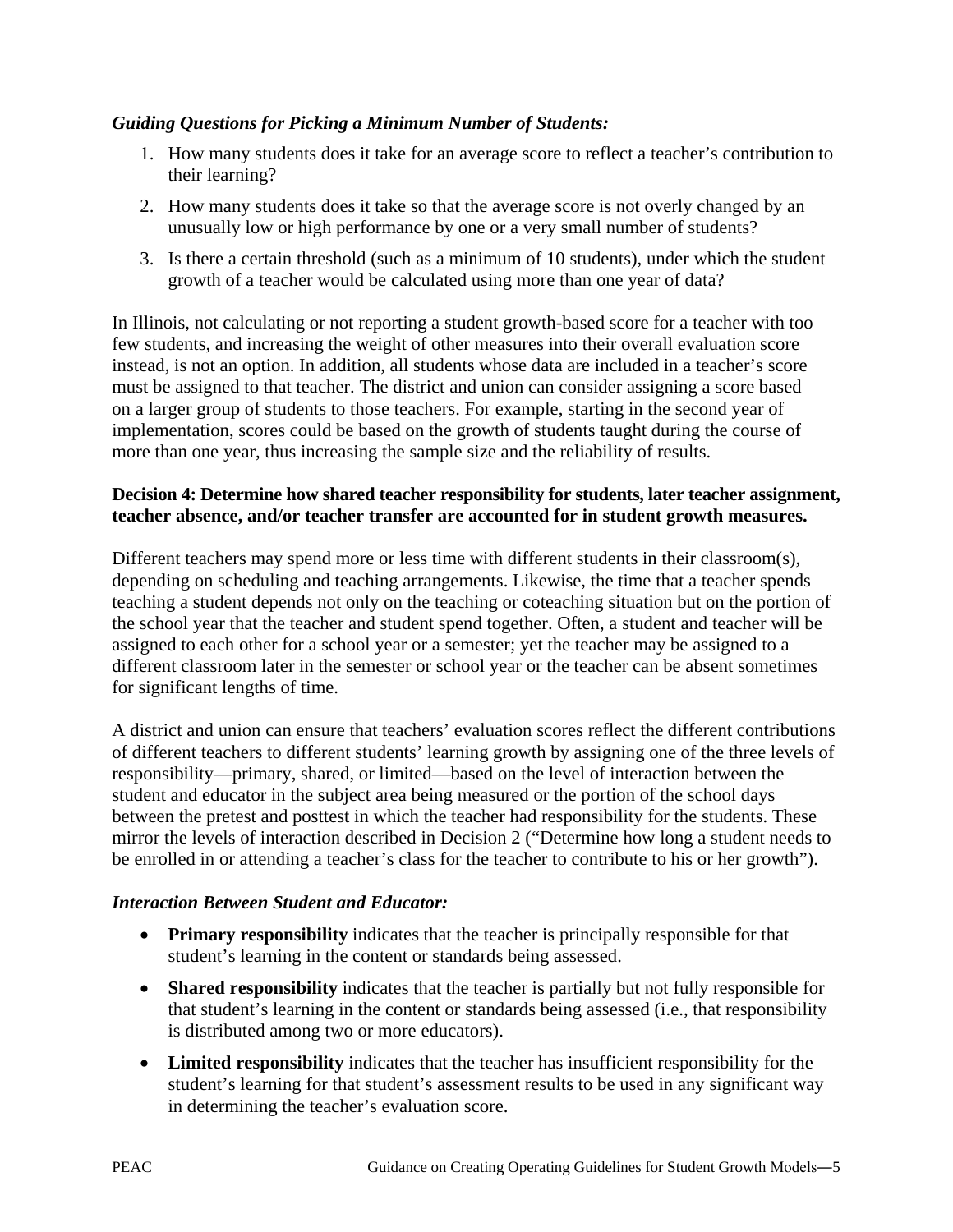There probably are too many types of coteaching situations in the district to list them all. Curriculum and Instruction staff will create a few categories that summarize existing schemes into a small number of categories into which each teacher feels they can fit. For example:

#### • **Primary Responsibility:**

- I was the only teacher for this student in this class.
- I provided most of the instruction to this student in this class, but the student did receive additional support from another teacher.
- Another teacher and I had joint responsibility for the learning of this student in this class; one of us is a general education teacher, and the other is a teacher of special education.

#### • **Shared Responsibility:**

- Another teacher and I contributed significantly to the learning of this student in this class.
- **Limited Responsibility:**
	- I provided support to this student in this class.

Then, portions of school days and weights can be assigned as described above. Each district can fill the following matrix (see Table 2) with its choices of portions of school days and weights.

|                                                                                                                                                                                                       | <b>Time That Student Spends With Teacher</b> |                                   |                            |  |
|-------------------------------------------------------------------------------------------------------------------------------------------------------------------------------------------------------|----------------------------------------------|-----------------------------------|----------------------------|--|
| <b>Teaching or Coteaching Situation</b>                                                                                                                                                               | More than $y\%$<br>of Days                   | $x\% - y\%$ of Days               | Less than $x\%$<br>of Days |  |
| I was the only teacher for this student<br>in this class.                                                                                                                                             | Primary<br>(Highest weight)                  | Shared (In-between)<br>weight)    | Limited<br>(Lowest weight) |  |
| I provided most of the instruction to<br>this student in this class, but the<br>student did receive additional support<br>from another teacher.                                                       | Primary<br>(Highest weight)                  | Shared<br>(In-between)<br>weight) | Limited<br>(Lowest weight) |  |
| Another teacher and I had joint<br>responsibility for the learning of this<br>student in this class; one of us is a<br>general education teacher, and the<br>other is a teacher of special education. | Primary<br>(Highest weight)                  | Shared<br>(In-between)<br>weight) | Limited<br>(Lowest weight) |  |
| Another teacher and I contributed<br>significantly to the learning of this<br>student in this class.                                                                                                  | Shared<br>(In-between)<br>weight)            | Limited<br>(Lowest weight)        | Limited<br>(Lowest weight) |  |
| I provided support to this student in<br>this class.                                                                                                                                                  | Limited<br>(Lowest weight)                   | Limited<br>(Lowest weight)        | None<br>$(Weight = 0)$     |  |

#### **Table 2. Matrix on Categories and Weights for Teacher-Student Links**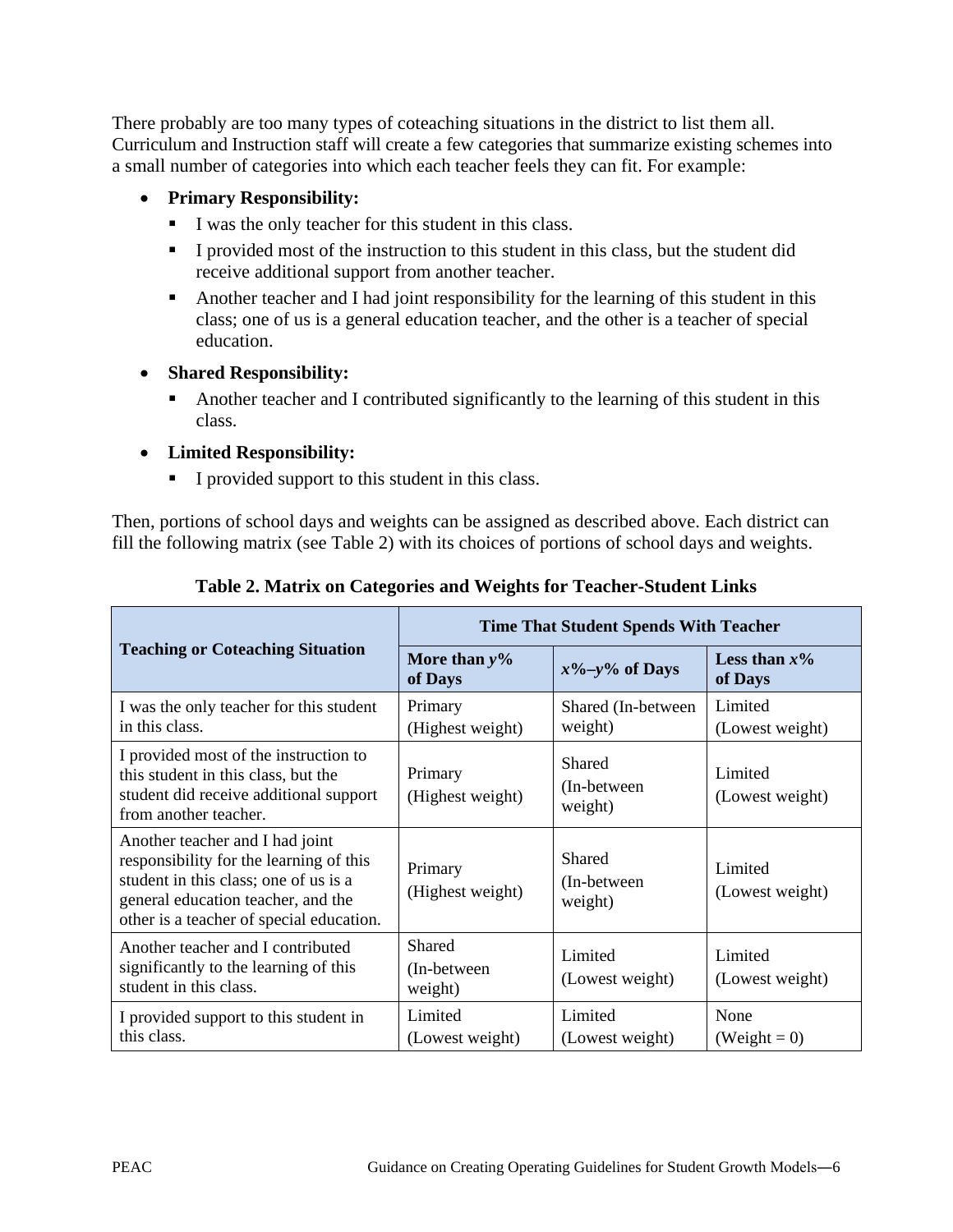#### **Decision 5: Ensure that student rosters are accurate and the correct students are being included in a teacher's growth measure.**

Before a teacher's score can be constructed from several student scores, students must be assigned to one or more teachers so student growth scores can contribute to teachers' evaluation scores, and decisions must be made on what factors will affect the amount of contribution of teachers to student learning. Decision 3 and Decision 4 assumed that information on teacher-student links is available and of high quality. If this information is not available and of high quality or if it is not clear that it is, a process of roster verification and information collection may be warranted.

The state is not requiring that districts put in place a formal system of roster verification, but districts are encouraged to ensure the accuracy of the information in their systems so evaluation scores are as accurate and fair as possible.

First, to verify the accuracy of existing information, the district can cross-examine data from different sources to look for discrepancies that may indicate data-entry errors.

- Audit a small number of random schools; create a simple Excel file requesting information on teacher-student links and compare the data to those found in existing administrative data. If the discrepancies are few, existing data systems are reliable.
- If the discrepancies are great, convene data and accountability staff to provide solutions, such as streamlining data collection processing or training relevant school staff.
- Communicate to schools the consequences of mistakes in data collection. If school staff understand how important these data are and how the data can affect their teachers, they will have an incentive to report the data as best they can.

Second, the district can identify what data are needed to correctly attribute students to teachers and what variables are not currently being collected. Then the district can put in place processes to fill the gap. Options include the following:

#### **Create Teacher-Student Links Using Course Information**

More than one class/course may use a specific assessment as its measure of student growth. As a result, the scores of students on one assessment may count toward the evaluation scores of more than one teacher across different courses. For example, a journalism course will contribute to a student's performance on the Language Arts section of either of the Educational Planning and Assessment System assessments (Grades 8–9 EXPLORE assessment or Grade 10 PLAN assessment). It is therefore appropriate to use the EPAS growth scores as the Type 1 assessment for a journalism teacher. That teacher also will have a Type 3 assessment that is directly tied to the course content.

The district will connect student achievement on tests to teachers of corresponding courses. Therefore, it will identify which courses students took that prepared them for these tests and which teachers taught them during those courses. First, the district will list available assessments. Then, for each assessment, curriculum specialists will identify which courses prepare students for it. Next, data teams will list teachers for each of these courses. Finally, they will list students for each of these teachers. Each student who took the pretest and posttest will count toward that teacher's evaluation score.

Note that part of this process will include understanding the organization of homerooms, which may differ from one school to the next. A teacher may teach reading/ELA and mathematics in a homeroom―in which case, student scores on both those tests will count toward the teacher's evaluation. Two homeroom teachers may decide to specialize, with one teacher teaching reading/ELA to students in both homerooms while the other teaches them mathematics. In this case, the first teacher will be evaluated based on the reading/ELA assessment, while the other will be evaluated based on the mathematics assessment.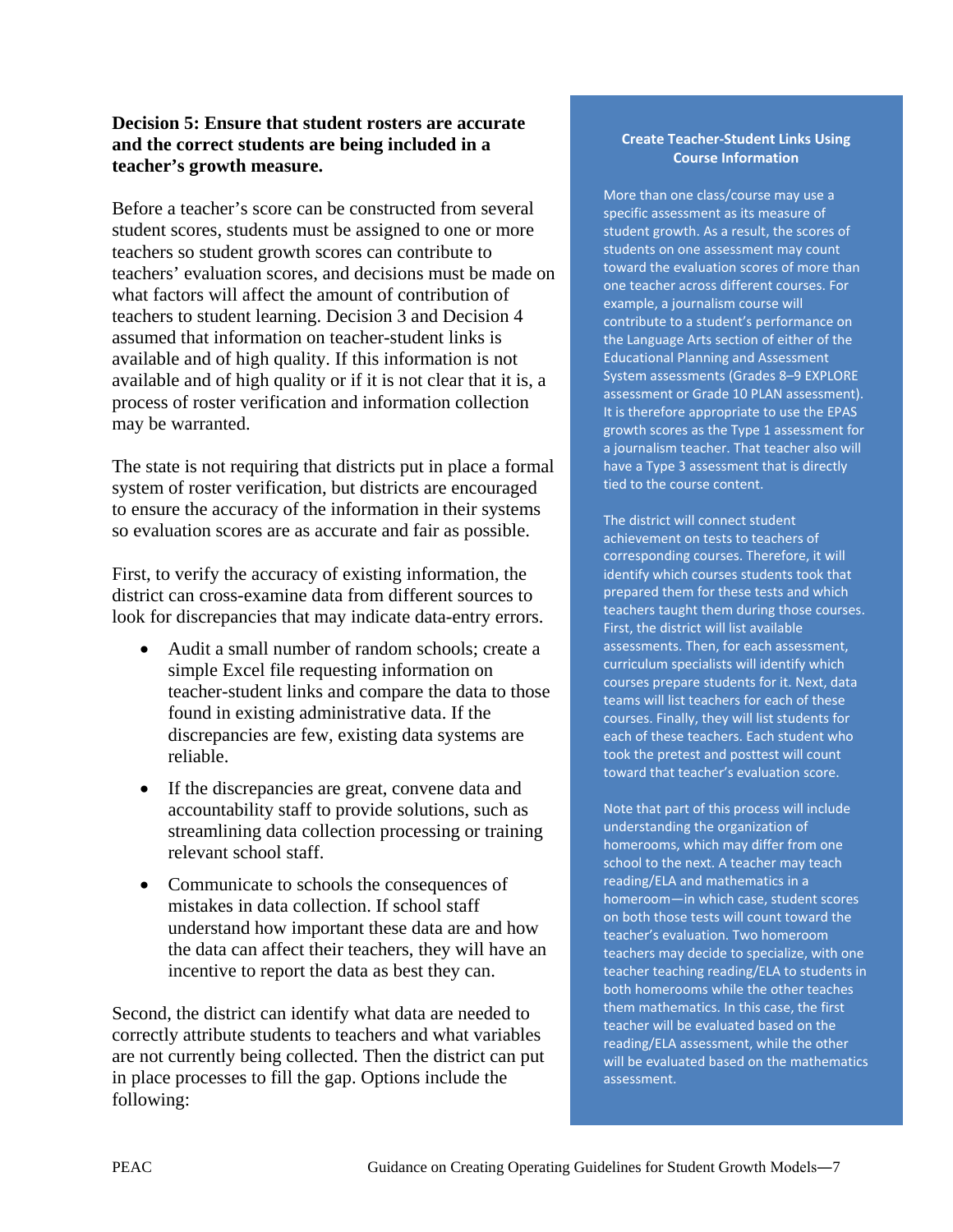- Ask principals to identify a person on staff in the school who can accurately report on teacher-student links, teacher assignments, and coteaching situations. Design a form that these individuals can fill out to provide the information needed for attribution. Require that all attribution lists are checked for accuracy by the teacher(s) to which the students have been attributed.
- Provide teachers with Excel lists of the students assigned to them in administrative data, and ask them to verify those lists; ask principals to sign off. Include columns that allow teachers to provide coteaching information. Ask principals to gather teachers during a staff meeting to fill the forms together and make sure they are in agreement.
- Implement a formal roster verification process. This process can be created in-house in collaboration with curriculum and instruction, data and accountability, human capital, data systems, and other relevant teams. Leverage publicly available information and tools that are available free or for purchase. $2$
- In all cases, provide teachers with an opportunity to double-check final rosters before they are uploaded and used to calculate scores.

#### **Decision 6: Determine a course of action for when assessment data are missing for a student or group of students.**

A student who does not have a score for either the pretest or the posttest will not be counted in the teacher's growth measure. Reasonable efforts should be made to obtain missing assessment information. For example, if a student transferred into the school but took the assessment used as a pretest in his or her prior school, the score from the sending school may be used as a pretest. If it is early in the term, the student also may be allowed to take the pretest. If the pretest and/or posttest scores are missing for a student and cannot be obtained, that student is not included in the teacher's growth measure.

#### **Decision 7: Determine if students who skipped a grade or are held back a grade should be excluded from the growth attributed to a teacher.**

Students who either skipped a grade or were held back should be included in the teacher's student growth measure if they took the pretest and posttest used to measure growth. Regardless of how a student arrives in a teacher's classroom, he or she should be expected to grow. The challenge with students who either skipped a grade or are held back is to ensure that they have taken the appropriate pretest if it was administered at the end of the last academic year.

#### **Decision 8: Determine how to address the link between subjects and courses and particular assessments.**

A Joint Committee should begin by identifying high-quality assessments with the appropriate properties for measuring growth. Some of these assessments may be prescribed by the state; others will need to be purchased or created, until the state has prescribed assessments for all

<span id="page-8-0"></span> $\overline{\phantom{a}}$ <sup>2</sup> See, for example, **Battelle for Kids guidance and tool for roster verification**, or resources related to the Center for Educational Leadership and Technology's pilot o[f Teacher-Student Data Link,](http://www.tsdl.org/) a roster verification process, in five states.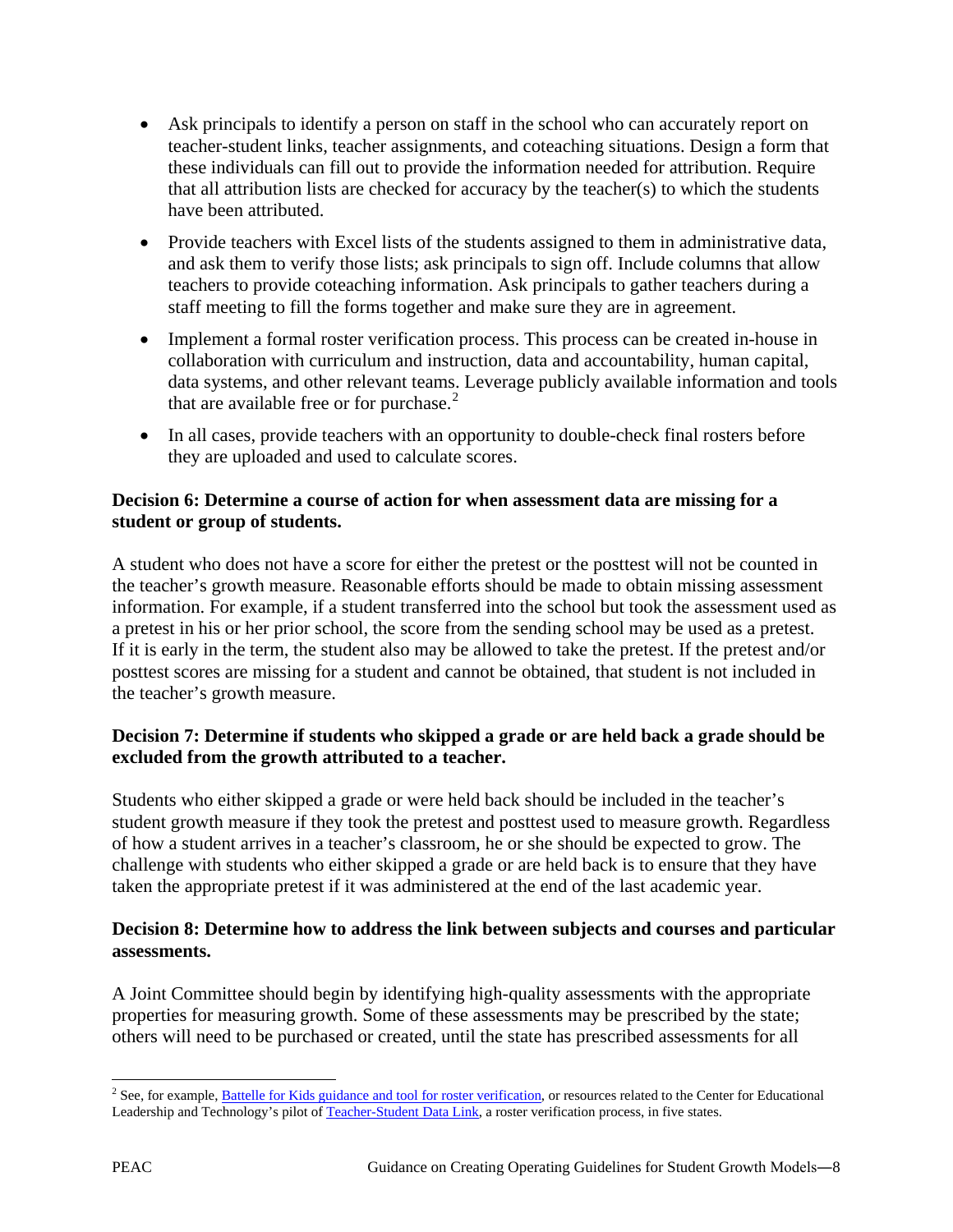grades and subjects. These assessments need to provide achievement data over time; each student should receive at least a pretest and posttest score, with the pretest for the previous year and grade or from the beginning of the school year or course for that grade and subject.

- First, involve district staff with knowledge of curriculum and assessment to establish a list of the properties of high-quality assessments, including but not limited to reliability, validity, and alignment with appropriate standards and course content. Conduct a survey of assessments already in use in the district. Establish a list of known assessments in the nation. Identify grades and subjects where new assessments will need to be created because no assessments exist or because existing assessments do not have the appropriate properties.
- Next, examine the properties of assessments both for quality and for the ability to measure growth. Information on the properties of off-the-shelf assessments is generally available from vendors. Develop new assessments, keeping in mind the properties of a good assessment; ensure that the assessments are to be used for teacher evaluations, that they must measure growth over time, that they must be comparable across schools, that they must be appropriate for all students to be tested regardless of cognitive ability, and that they can be administered securely. If possible, pilot new assessments to verify their properties and modify them if needed.

## **Frequently Asked Questions**

#### **1. Does our district have to follow what is outlined in this guidance document?**

No. This is a guidance document. In the development of the teacher evaluation system, a Joint Committee, in collaboration, can choose whether to follow this guidance. Teachers who have Type I and Type II assessments available must use them in calculating their growth score, however.

#### **2. What is the timeline for implementation?**

All school districts statewide must implement new teacher-performance evaluation systems, based in part on student growth measures by September 1, 2016―except for the lowest performing 20 percent of school districts across the state which must implement by September 1, 2015, and Chicago Public Schools, which must implement by September 1, 2013. Please visit<http://www.isbe.state.il.us/peac/html/timeline.htm> for more details.

#### **3. What role will the state play, if any, in reviewing and/or vetting the assessments that our district purchases or creates? What information will we need to provide the state to document the quality of chosen assessments?**

The state has been developing guidance on creating and enacting new educator evaluation systems and how to gauge their quality. More information is forthcoming.

#### **4. Is a district solely responsible for calculating student growth scores for its teachers and administrators?**